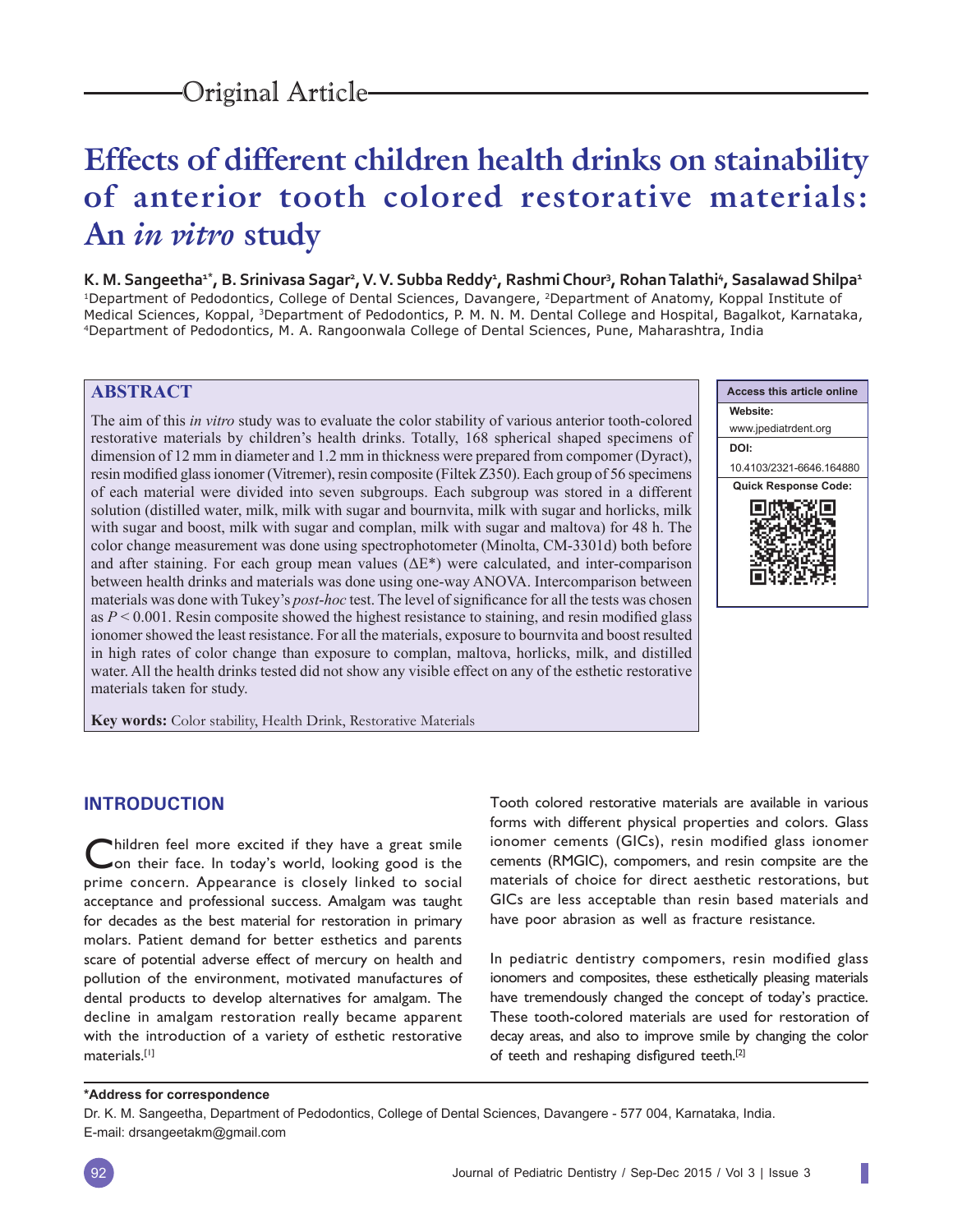Discoloration is the major esthetic failure of direct toothcolored restorations, it results from surface staining, marginal staining because of micro-leakage, changes in surface morphology by wear, and internal material discoloration. Most of the studies till now detected that red wine, coffee, and tea affect color changes. These 3 beverages, however, are mostly adult beverages that children rarely drink. Therefore, this study's purpose is to evaluate the effects of various children's health drinks on the discoloration of various types of anterior esthetic restorative materials. Color estimation in dentistry can be done in two categories, visual, and instrumental.

Instrumental colorimetry can potentially eliminate subjective errors in color assessment. Colorimetry is more exact in measuring slight differences in colored objects on flat surfaces than the naked eye. In measuring slight differences in colored objects on flat surfaces.<sup>[3]</sup>

# **MATERIALS AND METHODS**

Materials used in our study are as follows:

#### **Table 1: Study solutions**

| <b>Brand</b><br>name                 | <b>Manufacturing</b><br>company           | <b>Ingredients</b>                                                                                                                                                      | <b>Suspected</b><br>staining<br>agent |  |
|--------------------------------------|-------------------------------------------|-------------------------------------------------------------------------------------------------------------------------------------------------------------------------|---------------------------------------|--|
| Nandini<br>pasteurized<br>toned milk | Karnataka Milk<br>Federation              | Milk                                                                                                                                                                    | Nil                                   |  |
| Bournvita                            | Cadbury                                   | Malt extract, sugar,<br>cocoa solids, milk<br>solids, caramel, liquid<br>glucose, emulsifiers,<br>vitamins, minerals, salt                                              | Cocoa<br>solids                       |  |
| <b>Horlicks</b>                      | GlaxoSmithKline<br>consumer<br>healthcare | Wheat flour, malted<br>barley, dried whey,<br>sugar, vegetable fat,<br>milk solids, vitamins,<br>minerals, salt, traces<br>of soya beans                                | Nil                                   |  |
| <b>Boost</b>                         | GlaxoSmithKline<br>consumer<br>healthcare | Wheat flour, wheat<br>glucose syrup,<br>dextrose, sugar, milk<br>solids, vegetable<br>fat, cocoa butter,<br>cocoa powder,<br>salt, emulsifiers                          | Cocoa<br>powder                       |  |
| Complan                              | HJ Heinz                                  | Milk solids,<br>sugar, peanut oil,<br>maltodextrin, caramel,<br>beetroot juice<br>powder, minerals,<br>vitamins, flavors                                                | Beetroot<br>juice<br>powder           |  |
| Maltova                              | GlaxoSmithKline<br>consumer<br>healthcare | Malt extract,<br>sugar, milk solids,<br>maltodextrin, cocoa<br>powder, acidity<br>regulator, salt, fiber,<br>minerals, nature<br>identical flavoring<br>agent, vitamins | Cocoa<br>powder                       |  |

Distilled water was used as control group

#### **Restorative materials**

Compomer (Dyract, Dentsply Caulk, Germany) of A3 shade. Resin-modified GIC (RMGIC) (Vitremer, 3M Dental Products, St Paul. MN) of A3 shade. Micro-hybrid composite resin (Filtek Z350, 3M Dental Products, St Paul. USA) of A3 shade.

#### **Specimen preparation**

Three spherical brass metal molds with a hole of 12 mm diameter and 1.2 mm in thicknesses were used to construct specimens. 56 spherical shaped specimens of each material of dimension of 12 mm in diameter and 1.2 mm in thickness were prepared. The specimens were made according to instructions for each material of the manufacturer and were polished with polishing disks (Sof Lex, 3M, St Paul, USA). After polishing, the samples were rinsed, dried with tissue paper, and the baseline color measurements were performed. The specimen were divided into seven subgroups (*n* = 8) and immersed in one of the seven solutions. Health drinks (test solutions) were prepared according to instructions of the manufacturer for a quantity of a cup of milk (125 ml).

The seven solutions were, distilled water (control), milk (M), milk (125 ml) with sugar (10 g), and bournvita (Bu) (20 g), milk (125 ml) with sugar (10 g) and horlicks (H) (30 g), milk (125 ml) with sugar (10 g) and boost (Bo) (20 g), milk (125 ml) with sugar  $(10 \text{ g})$  and complan  $(C)$   $(33 \text{ g})$ , milk (125 ml) with sugar (10 g), and maltova (Ma) (15 g).

All the specimens were exposed for 48 h in room temperature in test solutions and then the samples were brushed with soft toothbrush for 3 min. A new toothbrush used for each group and brushing was performed by one operator. The specimen were washed and dried with tissue paper.

#### **Color change measurement**

Specimen color was measured using spectrophotometer (Minolta, CM-3301d) before and after exposure to health drinks. The color stability was evaluated by the determination of color change ( $\Delta E^*$ ) between the final (F) and the baseline (O) color evaluations, using CIE L  $*$  a $*$ b measuring system. The mean values (∆E\*) were estimated for each subgroup and inter-comparison between health drinks and materials was done using one-way ANOVA. Intercomparison between materials was done with Tukey's *post*-*hoc* test. The level of significance for all the tests was chosen as *P* < 0.001. All statistical analysis was performed using the statistical software SPSS for Windows, version 12.0.1.

## **RESULTS**

Among the three restorative materials tested, resin-modified glass ionomer (vitremer) showed the most color change followed by compomer (Dyract) and resin composite (Filtek Z350). Statistically among three restorative material groups (*P* < 0.001) there was highly significant differences [Table 2, Figure 1].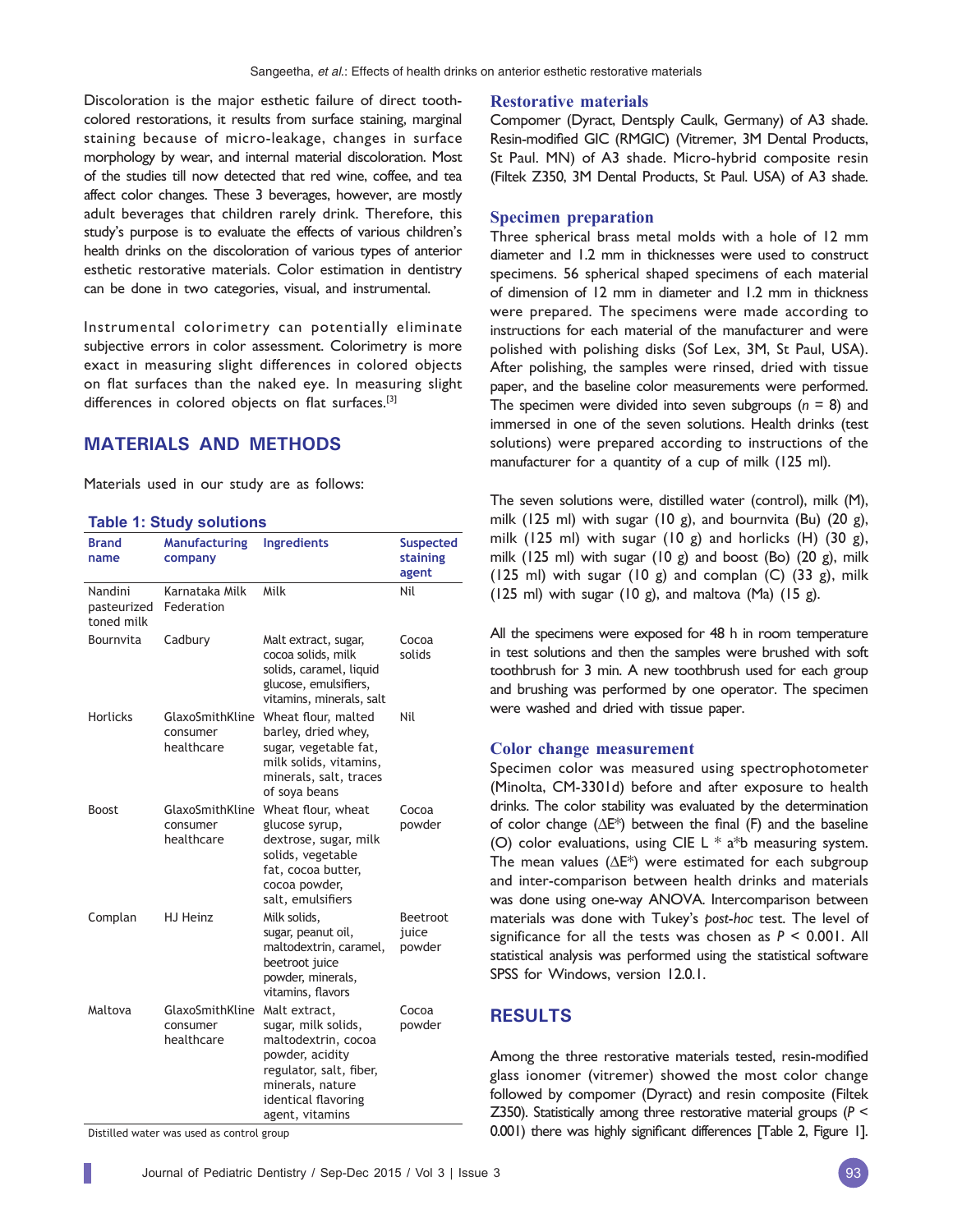| the most color change followed by Compomer (Dyract) and Resin composite (Filtek Z350). Where $P < 0.001$ |                 |      |                            |                           |                        |                   |                          |      |
|----------------------------------------------------------------------------------------------------------|-----------------|------|----------------------------|---------------------------|------------------------|-------------------|--------------------------|------|
|                                                                                                          | Distilled water | Milk | <b>Bournvita</b><br>$+M+S$ | <b>Horlicks</b><br>$+M+S$ | <b>Boost</b><br>$+M+S$ | Complan<br>$+M+S$ | <b>Maltova</b><br>$+M+S$ | Mean |
| Compomer                                                                                                 | 1.53            | 1.94 | 3.03                       | 2.21                      | 2.97                   | 2.36              | 2.30                     | 2.33 |
| <b>RMGC</b>                                                                                              | 1.63            | 2.17 | 3.20                       | 2.31                      | 3.15                   | 2.91              | 2.73                     | 2.58 |
| Resin composite                                                                                          | 1.52            | 1.62 | 2.62                       | 1.74                      | 2.63                   | 2.25              | 2.08                     | 2.06 |



**Figure 1:** Multiple comparison of different health drinks in different esthetic restorative materials

Multiple comparison of different esthetic restorative materials in different health drinks.

For all restorative materials, the lowest ∆E values were recorded for specimens stored in Distilled water followed by M, H, Ma, C, Bo, and Bu health drinks [Table 3, Figure 2].

The color change produced when a pair-wise comparison between two materials with different health drinks. There was statistically significant difference in color change between RMGIC and composite for subgroup M (*P* = 0.03), RMGIC and composite for subgroup Bu (*P* = 0.02), RMGIC and composite for subgroup H (*P* = 0.02), compomer and RMGIC and composite for subgroup  $C$  ( $P = 0.005$ ) and RMGIC and composite for subgroup Ma  $(P = 0.04)$ . All other combination materials showed statistically insignificant color change [Table 4].

## **DISCUSSION**

Many health drink powders are accessible in the market. Which one to select depends on the nutrition requirement of child and flavor added to it. Thus, one of the side effects of the health drinks could be a change in color of toothcolored restorations. Because of this, the use of agents that do not induce staining of this kind are important.

Staining can be a result of surface staining, marginal staining from micro-leakage, and internal substance deterioration. Discoloration also can be ascribed to surface finish, finishing and polishing procedures, and

## **Table 3: Multiple comparison of different esthetic restorative materials in different health drinks, Where** *P* **< 0.001**

|                 | <b>Compomer</b> | <b>RMGIC</b> | <b>Resin composite</b> | Mean  |
|-----------------|-----------------|--------------|------------------------|-------|
| Distilled water | 1.53            | 1.63         | 1.52                   | 1.56  |
| Milk            | 1.94            | 2.17         | 1.62                   | 1.91  |
| Bournvita+M+S   | 3.03            | 3.20         | 2.62                   | 2.95  |
| Horlicks+M+S    | 7.71            | 2.31         | 1.74                   | 2.086 |
| Boost+M+S       | 2.97            | 3.15         | 2.63                   | 2.62  |
| Complan+M+S     | 2.36            | 2.91         | 2.25                   | 2.5   |
| Maltova+M+S     | 2.30            | 2.73         | 2.08                   | 2.37  |



**Figure 2:** Multiple comparison of different esthetic restorative materials in different health drinks

surface crazing or molecular stresses. Many studies have evaluated the effects of cola, grape juice, tea, coffee, etc. However, the effects of health drinks used in this study has not been reported.<sup>[4,2]</sup>

In estimating chromatic differences, generally two color systems are utilized, Munsell Color System and Standard Commission International de L'Eclairage (CIE Lab). In our study, CIE Lab color system was used to estimate color stability because this color system can transform spectrophotometer data to an approximately uniform color space. In the color space  $L *$  indicates lightness,  $a *$  indicates (red-green), and  $b *$  indicates (yellow-blue) are the chromatically coordinates which indicate color directions.<sup>[5]</sup>

The quantitative estimation of color difference  $(\Delta E)$ with a colorimeter endow with advantages such as repeatability, sensitivity, and objectivity, regardless of some limitations. In principle, if a material is completely color stable, no color difference will be detected before, and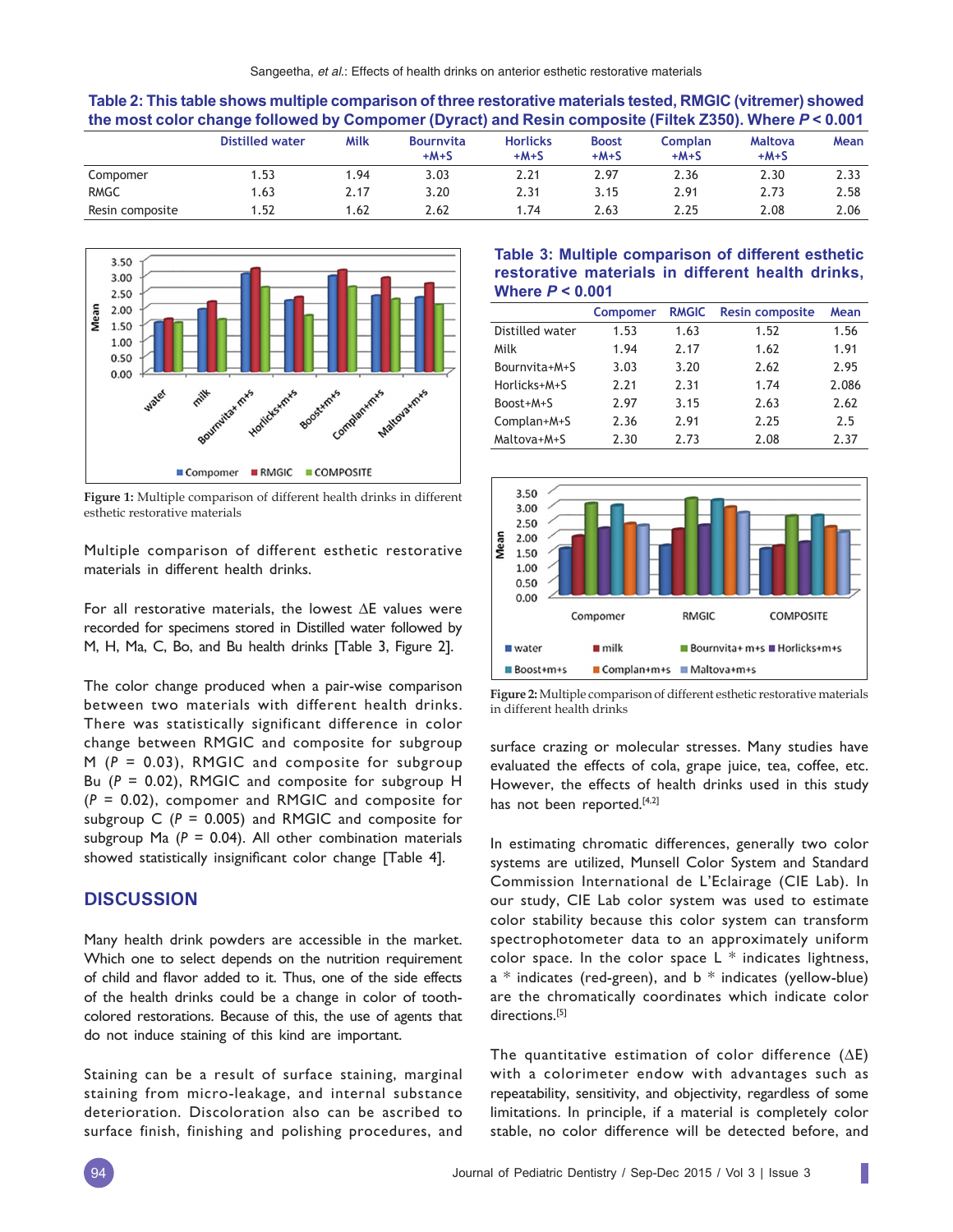| <b>Solutions</b> | <b>Compomer</b> |           | <b>RMGIC</b> |           | <b>Composite</b> |           | $P^*$ value, sig | Significant pairs        |
|------------------|-----------------|-----------|--------------|-----------|------------------|-----------|------------------|--------------------------|
|                  | Mean            | <b>SD</b> | Mean         | <b>SD</b> | Mean             | <b>SD</b> |                  |                          |
|                  | 1.53            | 0.26      | 1.63         | 0.55      | 1.52             | 0.26      | 0.81 NS          | $\overline{\phantom{a}}$ |
| 2                | 1.94            | 0.35      | 2.17         | 0.53      | 1.62             | 0.15      | 0.03S            | II and III               |
| 3                | 3.03            | 0.45      | 3.20         | 0.47      | 2.62             | 0.18      | 0.02S            | II and III               |
| $\overline{4}$   | 2.21            | 0.43      | 2.31         | 0.42      | 1.74             | 0.28      | 0.02S            | II and III               |
| 5                | 2.97            | 0.28      | 3.15         | 0.90      | 2.63             | 0.43      | $0.23$ NS        |                          |
| 6                | 2.36            | 0.49      | 2.91         | 0.26      | 2.25             | 0.37      | 0.005 S          | and II, II and III       |
|                  | 2.30            | 0.39      | 2.73         | 0.62      | 2.08             | 0.42      | 0.04S            | II and III               |

**Table 4: Pair-wise comparison between two materials with different health drinks**

after its exposure to the testing environment ( $\Delta E = 0$ ). Various studies have reported different thresholds of color difference values above which the color change is perceptible by the human eye. A ∆E value of 3.7 or less is considered to be clinically acceptable.<sup>[6]</sup>

The ∆E values were acceptable for all materials (Fuji IX, Fuji II LC, Dyract Extra, and Filtek Z250) tested, with the exception of RMGIC (Fuji II LC) when stored in a different solution (distilled water, chocolate milk, cola, grape juice) for 24 h Therefore, the use of RMGIC should be avoided in anterior restorations in children due to esthetic reasons.[7] The present study showed compomer (Dyract), resin-modified glass ionomer (Vitremer), resin composite (Filtek Z350) with moderate discoloration when exposed to health drinks which were clinically acceptable.

In the present study, composite (Filtek Z350) showed least ∆E values among all materials after exposure to health drinks(distilled water, milk, milk with sugar and bournvita, milk with sugar and horlicks, milk with sugar and boost, milk with sugar and complan, milk with sugar and maltova). Similar results were obtained from previous studies, where the effect of fluoride varnishes on color stability of esthetic restorative materials. Where Z-100 (3M Dental Products, St Paul, MN, USA) and esthet-X (Dentsply Caulk, Milford, DE, USA), shades Al and A2 and a glass ionomer, GC Fuji IX GP Fast (GC Corporation, Tokyo, Japan), shade A2, were used as restorative materials.[8]

The study on effects of different drinks on stainability of resin composite provisional restorative materials, the results showed that for micro-hybrid composite materials and light-polymerized composite provisional material, when tea and coffee groups with and without sugar were compared both groups with sugar demonstrated a higher color difference than without sugar and therefore it was concluded that, the presence of sugar in coffee and tea increased the color difference compared to coffee or tea without sugar for light-polymerized composite provisional material and micro-hybrid composite.<sup>[9]</sup> In the present study, sugar was added to all health drinks so this added

sugar may be responsible for staining of restorative materials.

An *in vitro* staining of resin composites (submicron, nano, micro-hybrid) by liquids ingested by children (distilled water, kool aid jammers, coca-cola, snow cone syrup).

The results showed that color change during the staining procedure was minimal ( $\Delta$ E < 1.67) for all composites.<sup>[10]</sup> The results are similar to our study where  $\Delta E$  < 2.06 which was also clinically acceptable.

In the present study all the resin based materials namely composite (Filtec Z350), compomer (Dyract) and RMGIC (Vitremer) showed significant color change with bournvita and boost which contain cocoa solids which may be co related to staining ability as seen in chocolate drink in a previous study done which also contained cocoa solids.[7]

The results of our study indicated that RMGIC (Vitremer) was more susceptible to staining than compomer (Dyract) and composite (Filtec Z350). This encouraging *in vitro* data suggests the need for a well-controlled clinical trial to evaluate further clinical effectiveness.

# **CONCLUSION**

∆E values were acceptable for all materials tested. Therefore, all the esthetic restorative materials tested here, compomer (Dyract), resin modified glass ionomer (Vitremer), resin composite (Filtek Z350) can be used successfully as esthetic restorative materials.

### **REFERENCES**

- 1. Guelmann M, Mjör IA, Jerrell GR. The teaching of Class I and II restorations in primary molars: A survey of North American dental schools. Pediatr Dent 2001;23:410-4.
- 2. Abu-Bakr N, Han L, Okamoto A, Iwaku M. Color stability of compomer after immersion in various media. J Esthet Dent 2000;12:258-63.
- 3. Güler AU, Duran I, Yücel AÇ, Ozkan P. Effects of air-polishing powders on color stability of composite resins. J Appl Oral Sci 2011;19:505-10.
- 4. Ertas E, Güler AU, Yücel AC, Köprülü H, Güler E. Color stability of resin composites after immersion in different drinks. Dent Mater J 2006;25: 371-6.